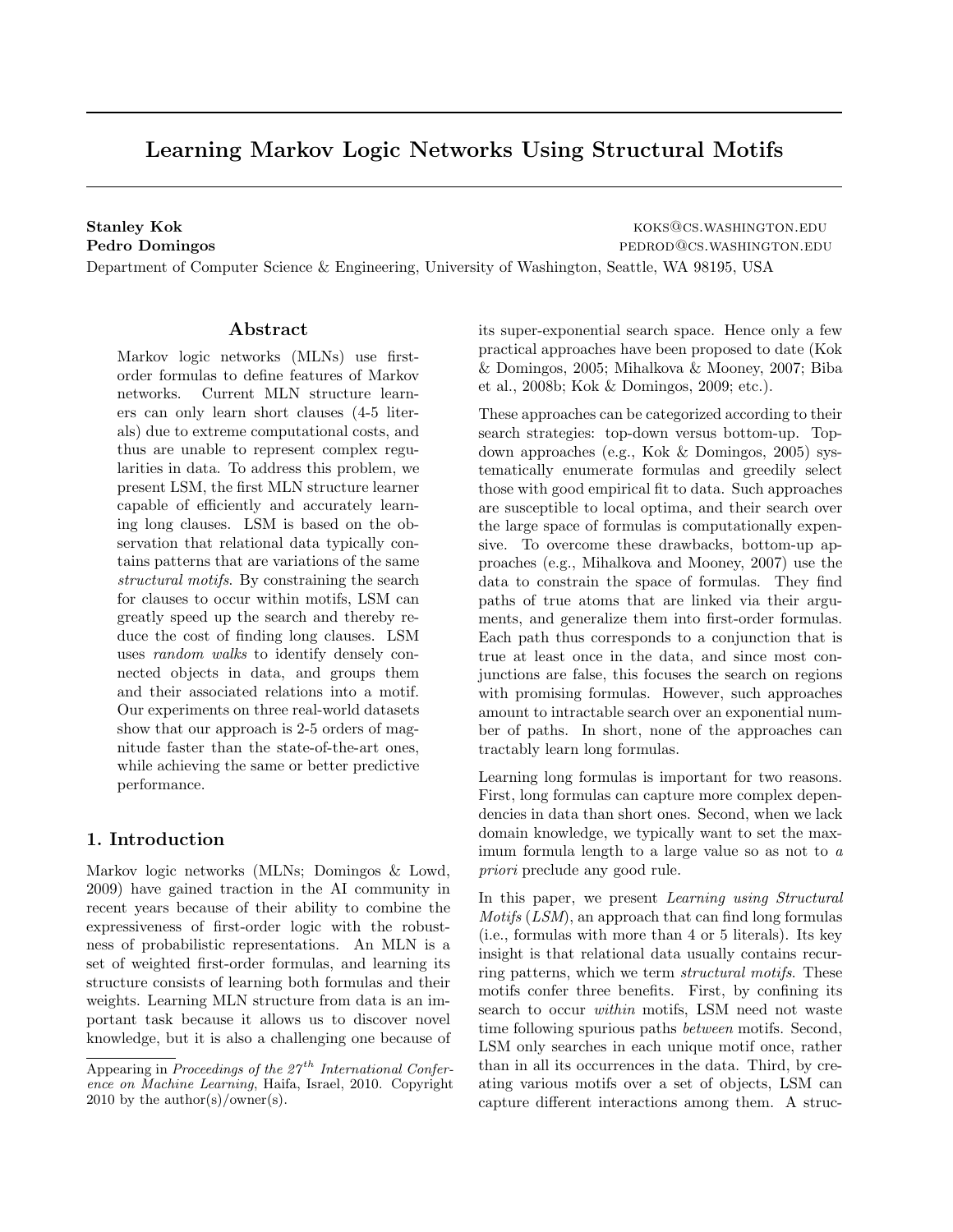tural motif is frequently characterized by objects that are densely connected via many paths, allowing us to identify motifs using the concept of truncated hitting time in random walks. This concept has been used in many applications, and we are the first to successfully apply it to learning MLN formulas.

The remainder of the paper is organized as follows. We begin by reviewing some background in Section 2. Then we describe LSM in detail (Section 3) and report our experiments (Section 4). Next we discuss related work (Section 5). Finally, we conclude with future work (Section 6).

# 2. Background

We review the building blocks of our algorithm: Markov logic, random walks, truncated hitting times and the LHL system (Kok & Domingos, 2009).

### 2.1. Markov Logic

In first-order logic (Genesereth & Nilsson, 1987), formulas are constructed using four types of symbols: constants, variables, functions and predicates. Constants represent objects in a domain of discourse (e.g., people: Anna). Variables (e.g., x) range over the objects in the domain. Predicates represent relations among objects (e.g., Friends) or attributes of objects (e.g., Tall). Variables and constants may be typed. An atom is a predicate symbol applied to a list of arguments, which may be variables or constants. A positive literal is an atom, and a negative literal is a negated atom. A *ground atom* is an atom all of whose arguments are constants. A clause is a disjunction of positive/negative literals. A world is an assignment of truth values to all possible ground atoms. A database is a partial specification of a world; each atom in it is true, false or (implicitly) unknown.

Markov logic is a probabilistic extension of first-order logic. A Markov logic network (MLN) is a set of weighted first-order formulas. Together with a set of constants, it defines a Markov network (Pearl, 1988) with one node per ground atom and one feature per ground formula. The weight of a feature is the weight of the first-order formula that originated it. The probability distribution over possible worlds  $x$  specified by the ground Markov network is

$$
P(X=x) = \frac{1}{Z} \exp\left(\sum_{i \in F} \sum_{j \in G_i} w_i g_j(x)\right) \qquad (1)
$$

where  $Z$  is a normalization constant,  $F$  is the set of first-order formulas in the MLN,  $G_i$  and  $w_i$  are respectively the set of groundings and weight of the ith

first-order formula, and  $g_i(x) = 1$  if the jth ground formula is true and  $g_i(x)=0$  otherwise.

## 2.2. Random Walks and Hitting Times

Random walks and truncated hitting times are defined in terms of hypergraphs. A hypergraph is a straightforward generalization of a graph in which an edge can link any number of nodes, rather than just two. Formally, a hypergraph G is a pair  $(V, E)$  where V is a set of nodes, and  $E$  is a set of labeled non-empty subsets of  $V$  called hyperedges. A path of length  $t$  between nodes  $u$  and  $u'$  is a sequence of nodes and hyperedges  $(v_0, e_0, v_1, e_1, \ldots, e_{t-1}, v_t)$  such that  $u = v_0, u' = v_t$ ,  $e_i \in E, v_i \in e_i \text{ and } v_{i+1} \in e_i \text{ for } i \in \{0, ..., t-1\}.$  u is said to be *reachable* from  $u'$  iff there is a path from  $u$  to  $u'$ .  $G$  is *connected* iff all its nodes are reachable from each other.  $p_s^v$  denotes a path from s to v.

In a random walk (Lovász, 1996), we travel from node to node via hyperedges. Suppose that at some time step we are at node  $i$ . In the next step, we move to one of its neighbors  $j$  by first randomly choosing a hyperedge  $e$  from the set  $E_i$  of hyperedges that are incident to  $i$ , and then randomly choosing  $j$  from among the nodes that are connected by e (excluding i). The probability of moving from i to j is called the *transition probability*  $p_{ij}$ , and is given by  $p_{ij} = \sum_{e \in E_i \cap E_j} \frac{1}{|E_i|} \frac{1}{|e|-1}$ . The truncated hitting time  $h_{ij}^T$  (Sarkar et al., 2008) from node i to j is defined as the average number of steps required to reach  $j$  for the first time starting from  $i$  in a random walk limited to at most  $T$  steps. The larger the number of paths between  $i$  and  $j$ , and the shorter the paths, the smaller  $h_{ij}^T$ . Thus, truncated hitting time is useful for capturing the notion of 'closeness' between nodes. It is recursively defined as  $h_{ij}^T = 1 + \sum_k p_{ik} h_{kj}^{T-1}$ .  $h_{ij}^T = 0$ if  $i = j$  or  $T = 0$ , and  $h_{ij}^T = T$  if j is not reached in T steps. Sarkar et al. showed that  $h_{ij}^T$  can be approximated accurately with high probability by sampling. They run  $W$  independent length-T random walks from node  $i$ . In  $w$  of these runs, node  $j$  is visited for the first time at time steps  $t_j^1, \ldots, t_j^w$ . The *estimated* truncated hitting time is given by

$$
\hat{h}_{ij}^T = (1/W) \sum_{k=1}^w t_j^k + (1 - w/W)T.
$$
 (2)

## 2.3. Learning via Hypergraph Lifting (LHL)

LHL is a state-of-the-art algorithm for learning MLNs. It consists of three components: LiftGraph, Find-Paths, and CreateMLN. LSM uses the last two.

In LiftGraph, LHL represents a database as a hypergraph with constants as nodes and true ground atoms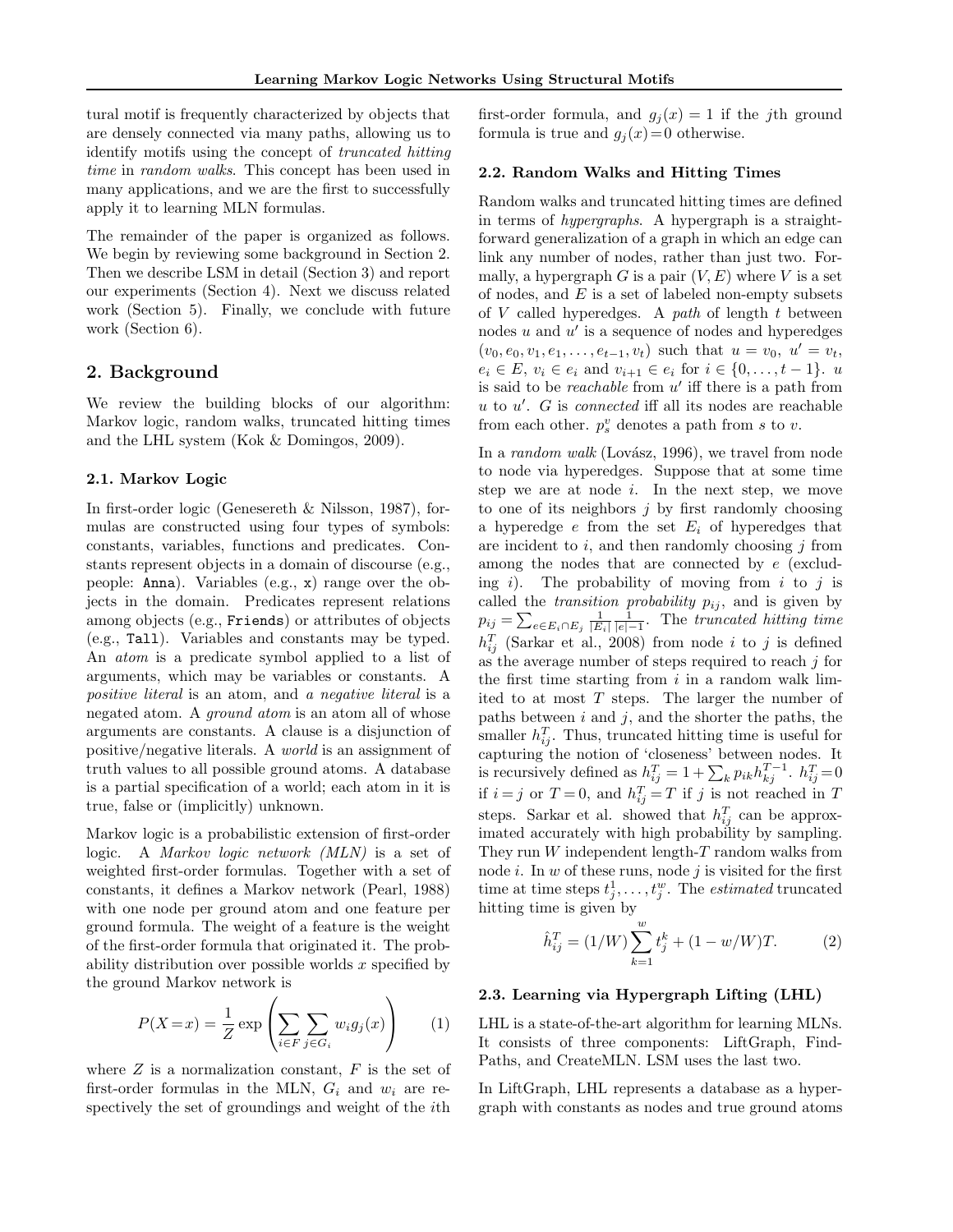as hyperedges. LHL defines a model in Markov logic and finds a single maximum a posteriori (MAP) clustering of nodes and hyperedges. The resulting hypergraph has fewer nodes and hyperedges, and therefore fewer paths, ameliorating the cost of finding paths in the next component. In LHL, two nodes are clustered together if they are related to many common nodes. Thus, intuitively, LHL is making use of length-2 paths to determine the similarity of nodes. In contrast, LSM uses longer paths, and thus more information, to find clusterings of nodes (motifs). In addition, LSM finds various clusterings rather than just a single one. Also note that spurious edges are removed from LSM's motifs but retained in LHL's clustered hypergraph.

In FindPaths, LHL uses a variant of relational pathfinding (Richards & Mooney, 1992). LHL iterates over the hyperedges in the clustered hypergraph. For each hyperedge, it begins by adding it to an empty path, and then recursively adds hyperedges linked to nodes already present in the path. Its search terminates when the path reaches a length limit or when no new hyperedge can be added. Note that each path corresponds to a conjunction of ground atoms.

In CreateMLN, LHL creates a clause from each path by replacing each unique node with a variable, and converting each hyperedge into a negative literal<sup>1</sup>. In addition, LHL adds clauses with the signs of up to n literals flipped. Each clause is then evaluated using weighted pseudo-log-likelihood (WPLL; Kok and Domingos, 2005). WPLL estimates the log-likelihood as a sum over the conditional log-likelihood of every ground atom given its Markov blanket (weighting all first-order predicates equally). Rather than summing over all atoms, LHL estimates the WPLL by sampling  $\theta_{atoms}$  of them. The WPLL score of a clause is penalized with a length penalty  $-\pi d$  where d is the number of atoms in a clause. LHL iterates over the clauses from shortest to longest. For each clause, LHL compares its WPLL against those of its sub-clauses (considered separately) that have already been retained. If it scores higher than all of these, it is retained. Finally, LHL greedily adds the retained clauses to an MLN.

## 3. Learning Using Structural Motifs

We call our algorithm Learning using Structural Motifs (LSM; Algorithm 1). The crux of LSM is that relational data frequently contains recurring patterns of densely connected objects, and by limiting our search to within these patterns, we can find good rules

#### Algorithm 1 LSM

**Input:**  $G = (V, E)$ , a ground hypergraph representing a database Output:  $MLN$ , a set of weighted clauses

- 1  $Motifs \leftarrow \emptyset$
- 2 For each  $s \in V$ <br>3 Run  $N_{walks}$
- Run  $N_{walks}$  random walks of length T from s to estimate  $h_{sv}^T$  for all  $v \in V$
- 4 Create  $V_s$  to contain nodes whose  $h_{sv}^T < \theta_{hit}$
- 5 Create  $E_s$  to contain hyperedges that only connect to  $V_s$
- 6 Partition  $V_s$  into  $\{A_1, \ldots A_l\}$  where  $\forall v \in A_j$ ,  $\exists v' \in A_j$ :  $|h_{sv}^T - h_{sv'}^T| < \theta_{sym}$
- 7  $\mathcal{V}_s \leftarrow \emptyset$
- 8 For each  $A_i \in \{A_1, \ldots A_l\}$
- 9 Partition  $A_i$  into  $H = \{H_1, \ldots, H_m\}$  so that symmetrical nodes in  $A_i$  belong to the same  $H_i \in H$
- 
- 10 Add  $H_1, \ldots, H_m$  to  $\mathcal{V}_s$ <br>11 Create  $\mathcal{E}_s = \{E_1, \ldots, E_k\}$  where hyperedges in E with the same label, and that connect to the same sets in  $\mathcal{V}_s$ belong to the same  $E_j \in \mathcal{E}_s$ <br>12 Let lifted hypergraph  $L = (\mathcal{V}_s, \mathcal{E}_s)$
- 
- 13 Create  $Motif(\overrightarrow{L})$  using DFS, add it to  $Motifs$
- 14 For each  $m \in Motifs$
- 15 Let  $n_m$  be the number of unique true groundings returned by DFS for  $m$
- 
- 16 If  $n_m < \theta_{motif}$ , remove m from *Motifs*<br>17  $PathsMostifs$
- $18 \, MLN \leftarrow \text{CreateMLN}(Paths)$
- 19 Return MLN

quickly. We call such patterns structural motifs.

A structural motif is a set of literals, which defines a set of clauses that can be created by forming disjunctions over the negations/non-negations of one or more of the literals. Thus, it defines a subspace within the space of all clauses. LSM discovers subspaces where literals are densely connected and groups them into a motif. To do so, LSM views a database as a hypergraph with constants as nodes and true ground atoms as hyperedges. Each hyperedge is labeled with a predicate symbol. LSM groups nodes that are densely connected by many paths and the hyperedges connecting the nodes into a motif. Then it compresses the motif by clustering the nodes into high-level concepts, reducing the search space of clauses in the motif. Next it quickly estimates whether the motif appears often enough in the data to be retained. Finally, LSM runs relational pathfinding on each motif to find candidate rules, and retains the good ones in an MLN.

Figure 1 provides an example of a graph created from a university database describing two departments. The bottom motifs are extracted from the top graph. Note that the motifs have gotten rid of the spurious link between departments, preventing us from tracing paths straddling departments that do not translate to good rules. Also note that by searching only once in each unique motif, we avoid duplicating the search in all its occurrences in the graph. Observe that both motifs are created from each department's subgraph. In the left motif, individual students and books are clustered into high-level concepts *Student* and *Book* because they are

<sup>&</sup>lt;sup>1</sup>In Markov logic, a conjunction of positive literals is equivalent to a disjunction of negative literals with its weight negated.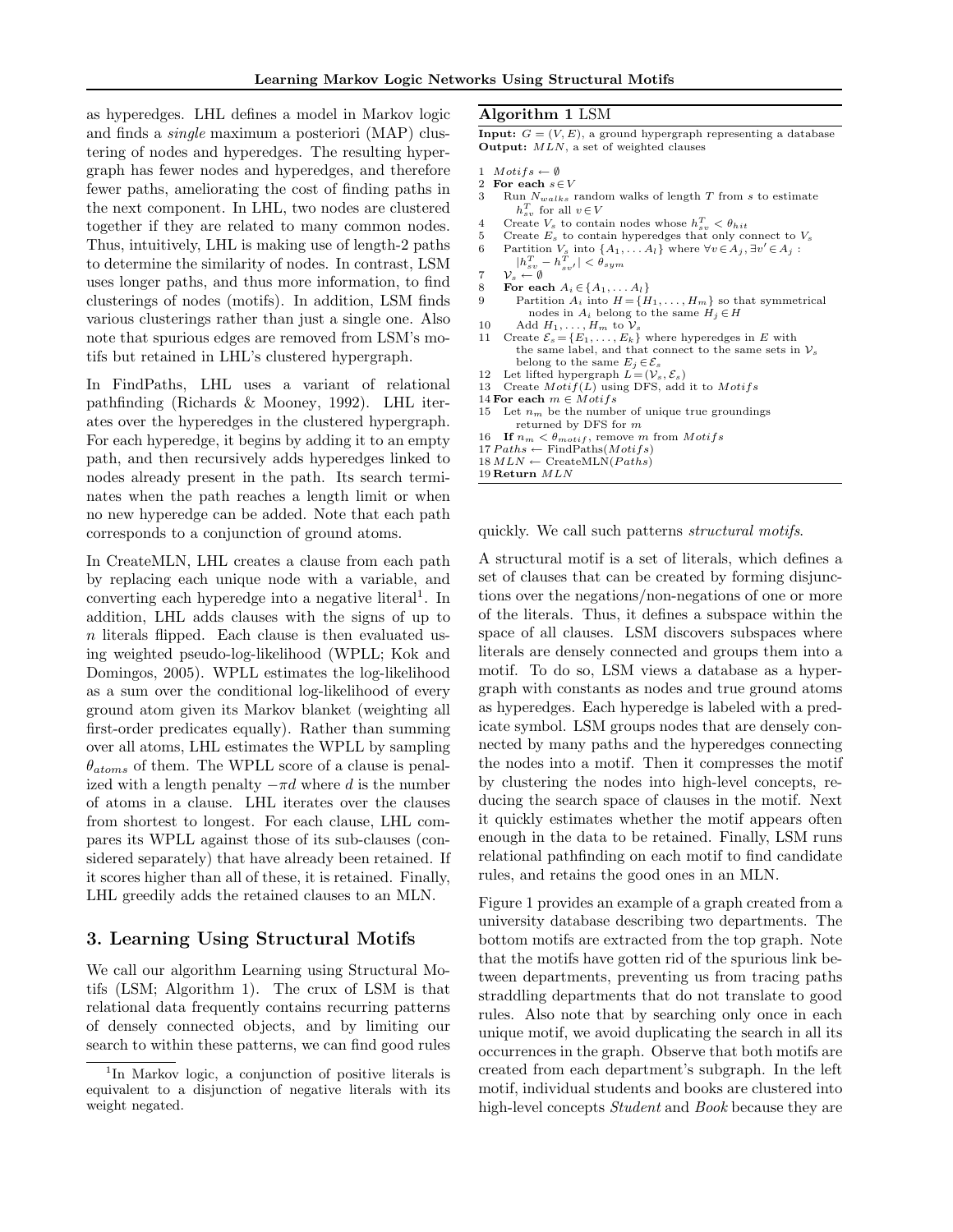

Figure 1. Motifs extracted from a ground hypergraph.

indistinguishable with respect to professor  $P1$  (they have symmetrical paths from P1). Note that the spurious link is removed because P1 is more densely connected to nodes in the physics department than those in the history department. In the right motif, the clustering is done with respect to book B1. LSM's ability to create different motifs over a set of objects allows it to capture various interactions among the objects, and thus to potentially discover more good rules.

#### 3.1. Preliminaries

We define some terms and state a proposition<sup>2</sup> that are used by our algorithm. A ground hypergraph  $G = (V, E)$  has constants as nodes and true ground atoms as hyperedges. An r-hyperedge is a hyperedge labeled with predicate symbol  $r$ . There cannot be two or more r-hyperedges connected to a set of nodes because they correspond to the same ground atom.  $\sigma(p)$ refers to the string that is created by replacing nodes in path  $p$  with integers indicating the order in which the nodes are first visited, and replacing hyperedges with their predicate symbols. Nodes which are visited simultaneously via a hyperedge have their order determined by their argument positions in the hyperedge. Two paths p and p' are symmetrical iff  $\sigma(p) = \sigma(p')$ . Nodes  $v$  and  $v'$  are symmetrical relative to  $s$ , denoted as  $Sym<sub>s</sub>(v, v')$ , iff there is a bijective mapping between the set of all paths from s to v and the set of all paths from  $s$  to  $v'$  such that each pair of mapped paths are symmetrical. Node sets  $V = \{v_1, \ldots, v_n\}$  and  $V' = \{v'_1, \ldots, v'_n\}$  are symmetrical iff  $Sym_s(v_i, v'_i)$  for  $i = 1, \ldots, n$ . Note that  $Sym_s$  is reflexive, symmetric and transitive. Note that symmetrical nodes  $v$  and  $v'$ 

have identical truncated hitting times from s. Also note that symmetrical paths  $p_s^v$  and  $p_s^{v'}$  have the same probability of being sampled respectively from the set of all paths from  $s$  to  $v$  and the set of all paths from s to  $v'$ .  $L_{G,s}$  is the 'lifted' hypergraph that is created as follows from a ground hypergraph  $G = (V, E)$ whose nodes are all reachable from a node s. Partition V into disjoint subsets  $V = \{V_1, \ldots, V_k\}$  such that all nodes with symmetrical paths from s are in the same  $V_i$ . Partition E into disjoint subsets  $\mathcal{E} = \{E_1, \ldots, E_l\}$ such that all  $r$ -hyperedges that connect nodes from the same  $V_i$ 's are grouped into the same  $E_j$ , which is also labeled r.  $L_{G,s} = (\mathcal{V}, \mathcal{E})$  intuitively represents a high-level concept with each  $V_i$ , and an interaction between the concepts with each  $E_j$ . Note that  $L_{G,s}$  is connected since no hyperedge in  $E$  is removed during its construction. Also note that s is in its own  $V_s \in \mathcal{V}$ since no other node has the empty path to it.

**Proposition 1** Let  $v$ ,  $v'$  and  $s$  be nodes in a ground hypergraph whose nodes are all reachable from s, and  $Sym_s(v, v')$ . If an r-hyperedge connects v to a node set  $W$ , then an r-hyperedge connects  $v'$  to a node set  $W'$  that is symmetrical to  $W$ .

We create a structural motif  $Motif(L_{G,s})$  from  $L_{G,s} =$  $(V, \mathcal{E})$  as follows. We run depth-first search (DFS) on  $L_{G,s}$  but treat hyperedges as nodes and vice versa (a straightforward modification), allowing DFS to visit each hyperedge in  $\mathcal E$  exactly once. Whenever it visits a hyperedge  $E_j \in \mathcal{E}$ , DFS selects an  $e_j \in E_j$  that is connected to a ground node  $v_i \in V$  that is linked to the  $e_i$  selected in the previous step  $(e_i)$  exists by Proposition 1). When several  $e_j$ 's are connected to  $v_i$ , it selects the one connected to the smallest number of unique nodes. The selected  $e_i$ 's are then variabilized and added as literals to the set  $Motif(L_{G,s})$ . Let  $Conj(m)$  denote the conjunction formed by conjoining the (positive) literals in motif  $m$ . Note that the selected  $e_i$ 's are connected and form a true grounding of  $Conj(Motif(L_{G,s}))$ . The true grounding will be used later to estimate the total number of true groundings of  $Conj(Motif(L_{G,s}))$  in the data.

### 3.2. Motif Identification

LSM begins by creating a ground hypergraph from a database. Then it iterates over the nodes. For each node i, LSM finds nodes that are symmetrical relative to  $i$ . To do so, it has to compare all paths from  $i$  to all other nodes, which is intractable. Thus LSM uses an approximation. It runs  $N_{walks}$  random walks of length T from i (line 3 of Algorithm 1). In each random walk, when a node is visited, the node stores the path  $p$  to it as  $\sigma(p)$  (up to a maximum of  $Max_{paths}$  paths), and records the number of times  $\sigma(p)$  is seen. After run-

<sup>&</sup>lt;sup>2</sup>The proofs of all propositions and the DFS pseudocode are given in an online appendix at http://alchemy.cs.washington.edu/papers/kok10/.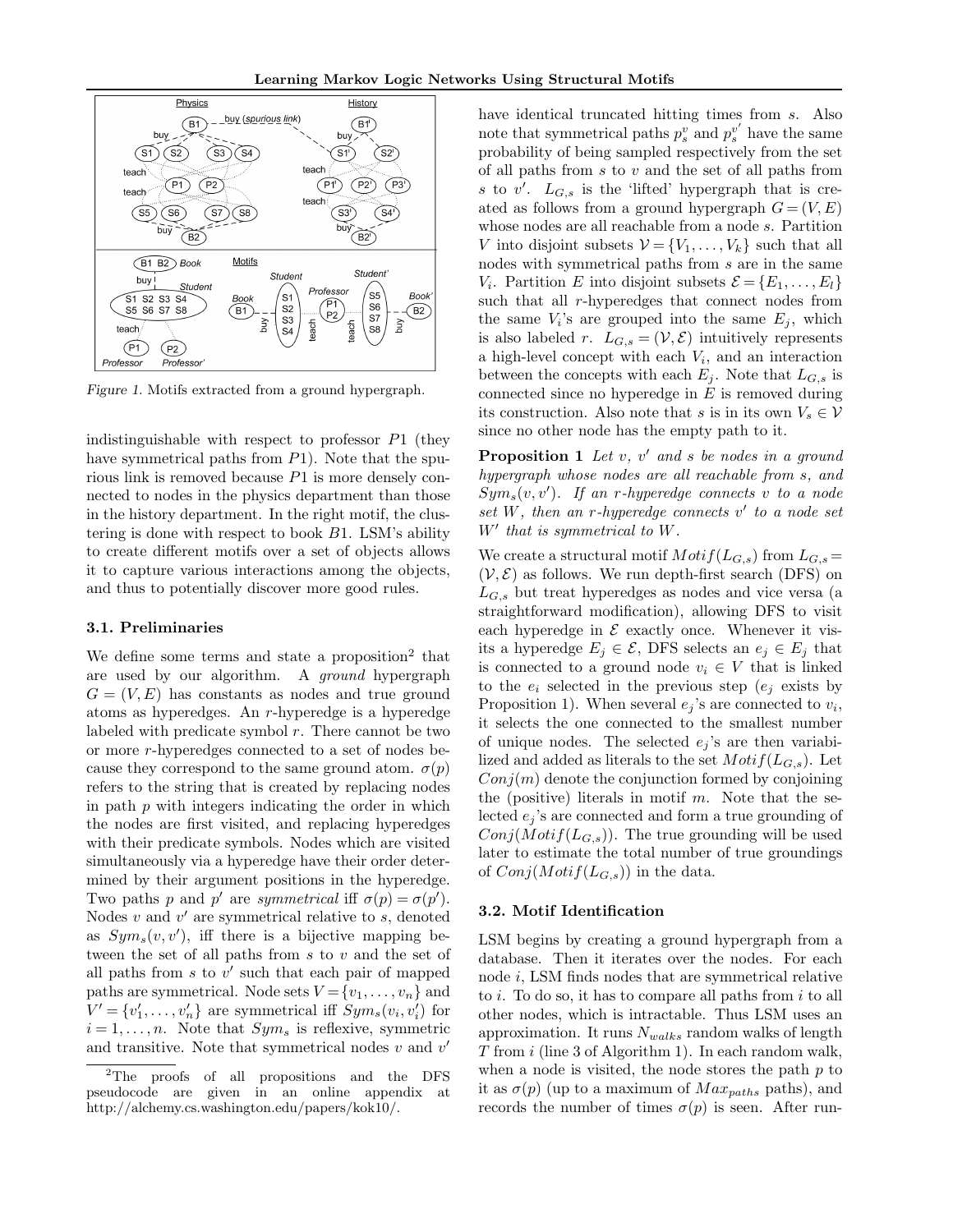ning all random walks, LSM estimates the truncated hitting time  $h_{iv}^T$  from i to each node v that is visited at least once using Equation 2. (Nodes not visited have  $h_{iv}^T = T$ .) Nodes whose  $h_{iv}^T$ 's exceed a threshold  $\theta_{hit}$  < T are discarded (these are 'too loosely' connected to  $i$ ). The remaining nodes and the hyperedges that only connect to them constitute a ground hypergraph  $G$  (lines 4-5). LSM groups together nodes in  $G$ whose  $h_{iv}^T$ 's are less than  $\theta_{sym}$  apart as potential symmetrical nodes (line 6). (In a group, a node only needs to have similar  $h_{iv}^T$  with at least one other node.)

Within each group, LSM uses greedy agglomerative clustering to cluster symmetrical nodes together (lines 8-11). Two nodes are approximated as symmetrical if their distributions of stored paths are similar. Since the most frequently appearing paths are more representative of a distribution, we only use the top  $N_{top}$ paths in each node. Path similarity is measured using Jensen-Shannon divergence (Fugledge & Topsoe, 2004; a symmetric version of the Kullback-Leibler divergence). Each node starts in its own cluster. At each step, LSM merges the pair of clusters whose path distributions are most similar. When there is more than one node in a cluster, its path distribution is the average over those of its nodes. The clustering stops when no pair of clusters have divergence less than  $\theta_{js}$ . Once the clusters of symmetrical nodes are identified, LSM creates lifted hypergraph  $L_{G,s}$  and motif  $Motif(L_{G,s})$ using DFS as described earlier (lines 12-13). Then LSM repeats the process for the next node  $i + 1$ .

After iterating over all nodes, LSM will have created a set of motifs. It then estimates how often a motif  $m$ appears in the data by computing a lower bound  $n_m$ on the number of true groundings of  $Conj(m)$ . It sets  $n<sub>m</sub>$  to the number of unique true groundings of m that are returned by DFS. If  $n_m$  is less than a threshold  $\theta_{motif}$ , the motif is discarded (lines 14-16).

Our algorithm can be viewed as a search for motifs that maximizes an upper bound on the log posterior of the data,  $\log P(W, C|X) \propto \log P(X|W, C) + \log P(W|C) +$  $log P(C)$  where X is a database of ground atoms, C is the set of rules in an MLN, W is their corresponding weights, and  $P(X|W, C)$  is given by Equation 1. We define  $P(C) = \exp(-|C|)$ . To constrain our search space, we restrict  $C$  to be conjunctions of positive literals (without loss of generality (Wexler & Meek, 2008)). We also impose a zero-mean Gaussian prior on each weight, so  $log P(W|C)$  is concave. Since both  $\log P(X|W, C)$  and  $\log P(W|C)$  are concave, their sum is also concave and hence has a global maximum. Let  $L_{W,C}(X) = \log P(X|W, C) + \log P(W|C).$ 

**Proposition 2** The maximum value of  $L_{W,C}(X)$  is

attained at  $W = W_0$  and  $C = C_0$  where  $C_0$  is the set of all possible conjunctions of positive ground literals that are true in  $X$ , and  $W_0$  is the set containing the globally optimal weights of the conjunctions.

Let  $C'$  be the set of ground conjunctions obtained by replacing the true groundings in  $C_0$  of a firstorder conjunction  $c$  with  $c$ . Let  $W'$  be the optimal weights of  $C'$ . The difference in log posterior for  $(W', C')$  and  $(W_0, C_0)$  is given by  $\Delta = L_{W', C'}(X)$  –  $L_{W_0,C_0}(X) + \log P(C') - \log P(C_0)$ . Using Proposition 2, we know that  $L_{W',C'}(X) - L_{W_0,C_0}(X) \leq 0$ . Thus,  $\Delta \leq \log P(C') - \log P(C_0) = n_c - 1$ , where  $n_c$  is the number of true groundings of c. Since  $\Delta$  is upperbounded by  $n_c-1$ , we want to find motifs with large  $n_c$ . We do so by requiring the motifs to have  $n_c \geq \theta_{motif}$ .

#### 3.3. PathFinding and MLN Creation

LSM finds paths in each identified motif in the same manner as LHL's FindPath. The paths are limited to a user-specified maximum length. After that, LSM creates candidate clauses from each path in a similar way as LHL's CreateMLN, with some modifications. At the start of CreateMLN, LSM counts the true groundings of all possible unit and binary clauses (i.e., clauses with one and two literals) to find those that are always true in the data. (Since the number of predicates is usually small, this is not a computational burden.) It then removes every candidate clause that contains such unit or binary sub-clauses becauses they are always satisfied. This change speeds up CreateMLN by reducing the number of candidates. At the end of CreateMLN, rather than adding clauses greedily to an empty MLN (which is susceptible to local optima), LSM adds all clauses to the MLN, finds their optimal weights, and removes those whose weights are less than  $\theta_{wt}$ . (We use a zero-mean Gaussian prior on each weight. In our experiments, we use this modified version for LHL too.) LSM also adds a heuristic to speed up CreateMLN. Before evaluating the WPLLs of candidate clauses against the data, it evaluates them against the ground hypergraphs that originated the motifs where the candidates are found. Since such ground hypergraphs contain fewer atoms, it is faster to evaluate against them to prune bad candidates.

#### 4. Experiments

## 4.1. Datasets

Our experiments used three publicly available datasets<sup>3</sup> (Table 1) as in Kok & Domingos (2009). The IMDB dataset (Mihalkova & Mooney, 2007)

<sup>3</sup>Available at http://alchemy.cs.washington.edu.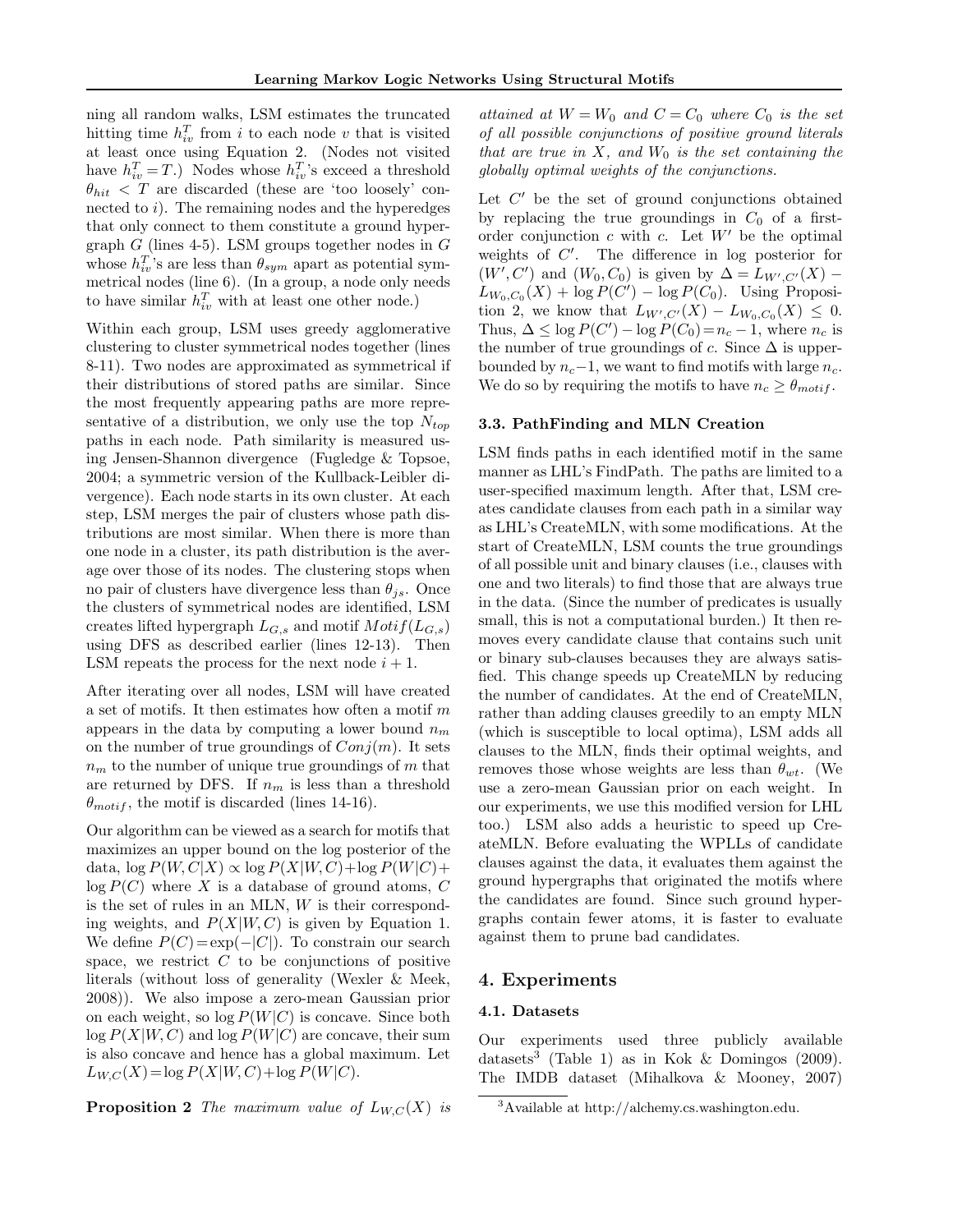| Learning Markov Logic Networks Using Structural Motifs |  |  |  |  |
|--------------------------------------------------------|--|--|--|--|
|--------------------------------------------------------|--|--|--|--|

| Table 1. Details of datasets. |       |          |        |                |         |
|-------------------------------|-------|----------|--------|----------------|---------|
|                               |       | $Const-$ | Predi- | True           | Total   |
| Dataset                       | Types | ants     | cates  | $_{\rm Atoms}$ | Atoms   |
| <b>IMDB</b>                   |       | 316      | 6      | 1224           | 17.793  |
| UW-CSE                        | 9     | 929      | 12     | 2112           | 260,254 |
| Cora                          | 5     | 3079     | 10     | 42.558         | 687.422 |

is created from the IMDB.com database, and describes relationships among movies, actors and directors (e.g, WorkedIn(person, movie)). The UW-CSE dataset (Richardson & Domingos, 2006) describes an academic department (e.g., TaughtBy(course, person, quarter)). The Cora dataset is a collection of citations to computer science papers, created by Andrew McCallum, and later processed by Singla and Domingos (2006) for the task of deduplicating the citations, and their title, author, and venue fields.

# 4.2. Systems

We compared LSM to three state-of-the-art systems: LHL, BUSL and MSL. We implemented LHL and used the BUSL and MSL implementations in the Alchemy software package (Kok et al., 2010).

Bottom-up Structure Learner (BUSL). BUSL (Mihalkova & Mooney, 2007) finds paths of ground atoms in training data but restricts itself to very short paths (length 2) for tractability reasons. It variabilizes each ground atom in the path and constructs a Markov network whose nodes are the paths viewed as Boolean variables (conjunctions of atoms). For each node, BUSL finds nodes connected to it by greedily adding and removing nodes from its Markov blanket using the  $\chi^2$  measure of dependence. From the maximal cliques thus created in the Markov network, BUSL creates clauses. For each clique, it forms disjunctions of the atoms in the clique's nodes and creates clauses with all possible negation/nonnegation combinations of the atoms. BUSL computes the WPLL of the clauses and greedily adds them one at a time to an MLN. This makes BUSL susceptible to local optima. Thus we modified BUSL to use LSM's CreateMLN algorithm to add clauses to the MLN. (Empirically, the modification allowed more good clauses to be included in the MLN.) Note that a maximal clique created in BUSL can be viewed as a form of structural motif. However, the motif is impoverished because each of its node corresponds to a path of very short length, and thus it is unable to capture complex dependencies among many objects.

Markov Logic Structure Learner (MSL). We used the beam search version of MSL (Kok & Domingos, 2005) in Alchemy. MSL maintains a set of  $n$ clauses that give the best score improvement over the current MLN. MSL creates all possible clauses of length two and adds the  $n$  highest-scoring clauses to the set. It then repeatedly adds literals to the clauses in the set, and evaluates the WPLL of the newly formed clauses, always maintaining the  $n$  highestscoring ones in the set. When none can be added to the set, it adds the best performing clause in the set to the MLN. It then restarts the search from an empty set. MSL terminates when it cannot find a clause that improves upon the current MLN's WPLL.

We ran each system with two limits on clause length. The short limit is set to 5 (IMDB, UW-CSE) and 4 (Cora). The long limit is set to 10. Systems with the short and long limits are respectively appended with '-S' and '-L'. For the short limit, we allowed LSM, LHL and BUSL to create more candidate clauses from a candidate containing only negative literals by nonnegating the literals in all possible ways. For the long limit, we permitted a maximum of two non-negations to avoid generating too many candidates. Following Kok & Domingos (2009), we disallowed clauses with variables that only appeared once because these were unlikely to be useful. To investigate the individual contributions of our motif identification algorithm and the heuristic in CreateMLN, we removed them to give the systems LSM-NoMot and LSM-NoHeu. LSM-NoMot found paths on the ground hypergraph created from a database. Altogether, we compared twelve systems.

The LSM parameter values were:  $N_{walks} = 15,000$ ,  $T = 5, \ \theta_{hit} = 4.9, \ \theta_{sym} = 0.1, \ \theta_{js} = 1, \ N_{top} = 3,$  $Max_{paths} = 100, \ \theta_{motif} = 10, \ \pi = 0.1 \text{ (IMDB)}$  and 0.01 (UW-CSE, Cora),  $\theta_{atoms} = 0.5$ ,  $\theta_{wt} = 0.01$ . The other systems had their corresponding parameters set to the same values, and their other parameters set to default values. The parameters were set in an ad-hoc manner, and per-fold optimization using a validation set could conceivably yield better results. All systems were run on identical machines (2.3GHz, 16GB RAM, 4096KB CPU cache) for a maximum of 28 days.

## 4.3. Methodology

For each dataset, we performed cross-validation using the five previously defined folds. For IMDB and UW-CSE, we performed inference over the groundings of each predicate to compute their probabilities of being true, using the groundings of all other predicates as evidence. For Cora, we ran inference over each of the four predicates SameCitation, SameTitle, SameAuthor, and SameVenue in turn, using the groundings of all other predicates as evidence. We also ran inference over all four predicates together, which is a more challenging task than inferring each individually. We denote this task as "Cora (Four Predicates)". For this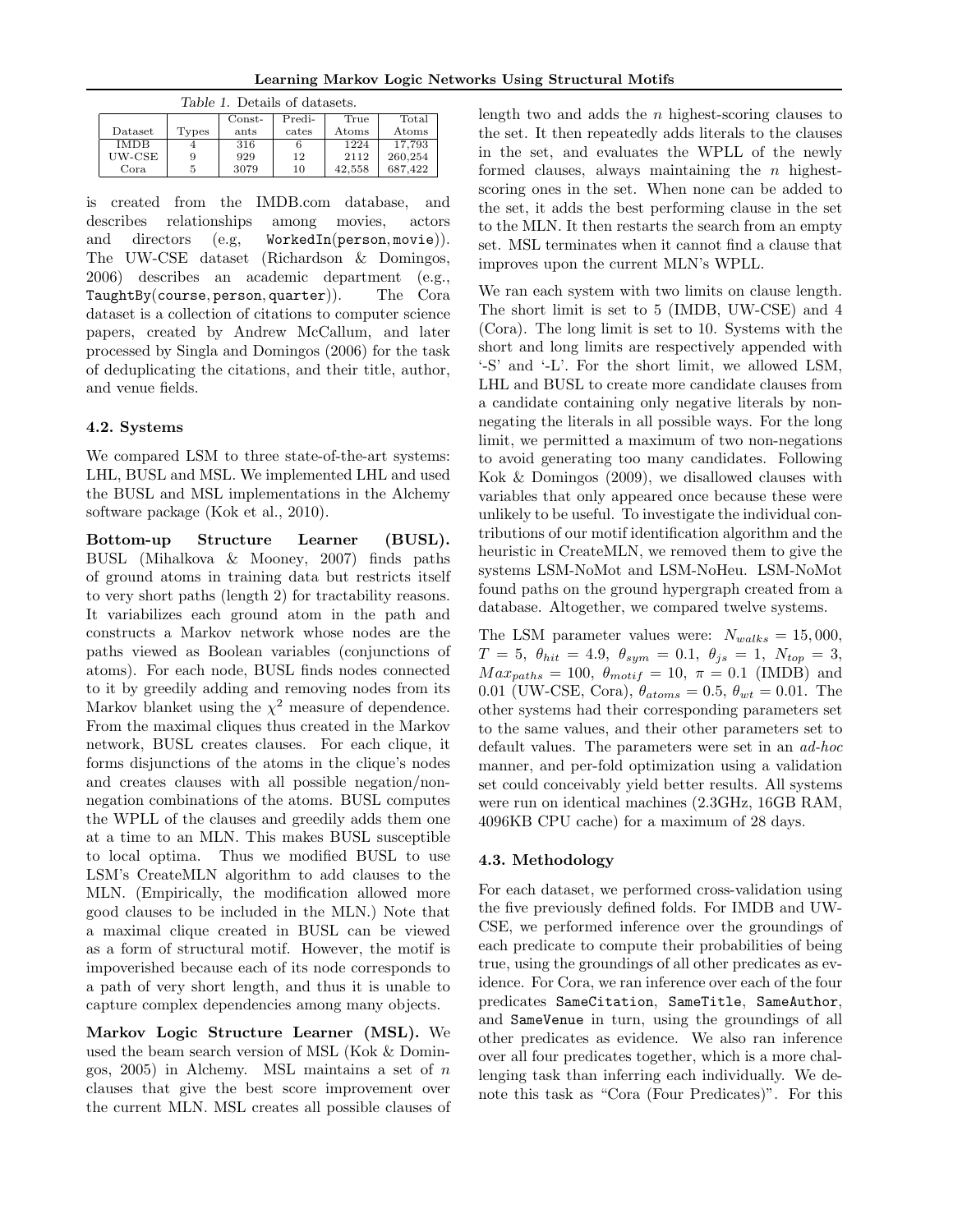task, we split each test fold into 5 sets by randomly assigning each paper and its associated ground atoms to a set. We had to run inference over each test set separately in order for the inference algorithm to work within the available memory. To obtain the best possible results for an MLN, we relearned its clause weights for each query predicate (or set of query predicates in the case of Cora) before performing inference. This accounts for the differences in our results from those reported by Kok & Domingos (2009). We used Alchemy's Gibbs sampling for all systems. Each run of the inference algorithms drew 1 million samples, or ran for a maximum of 24 hours, whichever came earlier. To evaluate the performance of the systems, we measured the average conditional log-likelihood of the test atoms (CLL) and the area under the precisionrecall curve (AUC).

#### 4.4. Results

Tables 2 and 3 report AUCs, CLLs and runtimes. The AUC and CLL results are averages over all atoms in the test sets and their standard deviations. Runtimes are averages over the five folds.

We first compare LSM to LHL. The results indicate that LSM scales better than LHL, and that LSM equals LHL's predictive performance on small simple domains, but surpasses LHL on large complex ones. LSM-S is marginally slower than LHL-S on the smallest dataset, but is faster on the two larger ones. The scalability of LSM becomes clear when the systems learn long clauses: LSM-L is consistently 100-100,000 times faster than LHL-L on all datasets.<sup>4</sup> Note that LSM-L performs better than LSM-S on AUC and CLL, substantiating the importance of learning long rules.

We next compare LSM to MSL and BUSL. LSM consistently outperforms MSL on AUC and CLL for both short and long rules; and draws with BUSL on UW-CSE, but does better on IMDB and Cora. In terms of runtime, the results are mixed. Observe that BUSL and MSL have similar runtimes when learning both short and long rules (with the exception of MSL on UW-CSE). Tracing the steps taken by BUSL and MSL, we found that the systems took the same greedy search steps when learning both short and long rules, thus resulting in the same locally optimal MLNs containing only short rules. In contrast, LSM-L found longer rules than LSM-S for all datasets, even though these were only retained by CreateMLN for Cora.

Table 3. System runtimes. The times for Cora (Four Predicates) are the same as for Cora.

| System        | IMDB<br>(hr)      | $UW-CSE$ (hr)        | Cora(hr)             |
|---------------|-------------------|----------------------|----------------------|
| $LSM-S$       | $0.21 \pm 0.02$   | $1.38 \pm 0.3$       | $1.33 \pm 0.03$      |
| $LSM-L$       | $0.31 \pm 0.04$   | $4.52 \pm 2.35$      | $20.57 + 7.29$       |
| LSM-NoHeu-S   | $0.13 \pm 0.03$   | $10.01 \pm 5.06$     | $1.70 \pm 0.05$      |
| LSM-NoHeu-L   | $0.29 \pm 0.09$   | $13.40 \pm 6.11$     | $48.56 \pm 16.06$    |
| LSM-NoMot-S   | $1.09 \pm 0.22$   | $50.83 \pm 18.33$    | 332.82±60.54         |
| LSM-NoMot-L   | 160,000±12,000    | 280,000±35,000       | $5,700,000 \pm 10^5$ |
| LHL-S         | $0.18 \pm 0.02$   | $5.29 + 0.81$        | $1.92 + 0.02$        |
| LHL-L         | $73.45 \pm 11.71$ | $120,000 \pm 13,000$ | 230,000±7000         |
| <b>BUSL-S</b> | $0.03 \pm 0.01$   | $2.77 \pm 1.06$      | $1.83 \pm 0.04$      |
| <b>BUSL-L</b> | $0.03 \pm 0.01$   | $2.77 \pm 1.06$      | $1.83 \pm 0.04$      |
| $MSL-S$       | $0.02 \pm 0.01$   | $1.07 \pm 0.21$      | $9.96 \pm 1.59$      |
| $MSL-L$       | $0.02 \pm 0.01$   | $26.22 \pm 26.14$    | $9.81 \pm 1.50$      |

Comparing LSM to LSM-NoHeu, we see that LSM's heuristic is effective in speeding it up. An exception is LSM-NoHeu on IMDB. This is not surprising because the small size of IMDB allows candidate clauses to be evaluated quickly against the database, obviating the need for heuristics. This suggests that the heuristic should only be employed on large datasets. Note that even though removing the heuristic improved LSM-S's performance on Cora (Four Predicates) by 1% on AUC and by 7% on CLL, the improvements are achieved at a great cost of 28% increase in runtime. Comparing LSM to LSM-NoMot, we see the importance of motifs in making LSM tractable.

Our runtimes are faster than those reported by Kok & Domingos (2009) because of our modifications to CreateMLN, and our machines are better configured (4 times more RAM, 8 times more CPU cache).

We provide examples of long clauses learned by LSM in the online appendix.

## 5. Related Work

Huynh and Mooney (2008), and Biba et al. (2008a) proposed discriminative structure learning algorithms for MLNs. These algorithms learn clauses that predict a single target predicate, unlike LSM, which models the full joint distribution of the predicates. Relational association rule mining systems (e.g., De Raedt & Dehaspe, 1997) differ from LSM in that they learn clauses without first learning motifs and are not as robust to noise (since they do not involve statistical models).

Random walks and hitting times have been successfully applied to a variety of applications, e.g., social network analysis (Liben-Nowell & Kleinberg, 2003), word dependency estimation (Toutanova et al., 2004), collaborative filtering (Brand, 2005), search engine query expansion (Mei et al., 2008), and paraphrase learning (Kok & Brockett, 2010).

<sup>4</sup>LHL-L on UW-CSE and Cora, and LSM-NoMot-L exceeded the time bound of 28 days. We estimated their runtimes by extrapolating from the number of atoms they had initiated their search from.